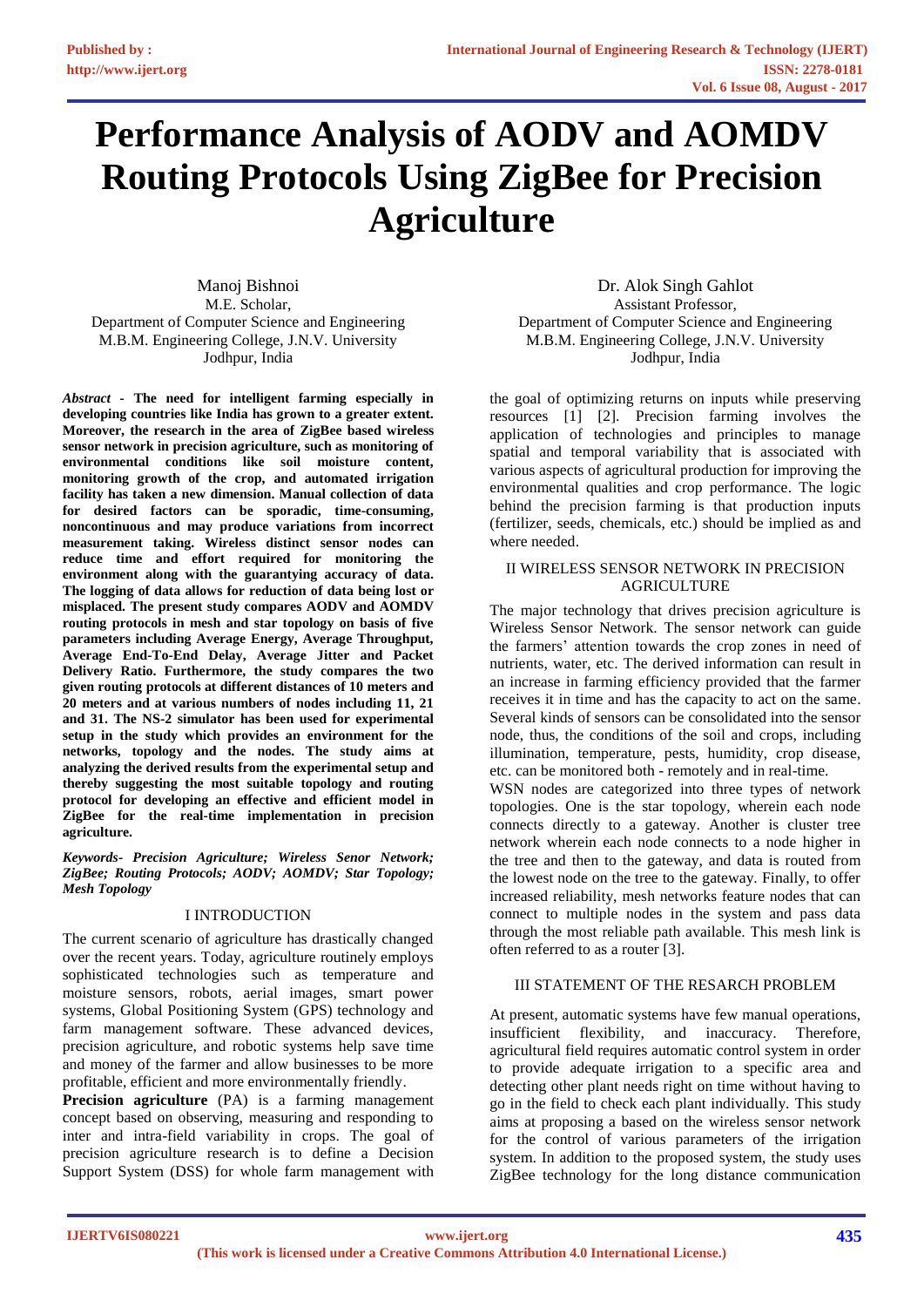and network designing. The study also uses routing protocols for transferring data packets. The study focuses on topology and routing protocols for the use in ZigBee technology for precision agriculture. The objective of the study is to identify efficient topology and routing protocol for ZigBee in Precision Agriculture.

### IV ZIGBEE: AN OVERVIEW

*ZigBee* is a wireless networking standard which aims at sensor applications and remote control that is suitable for operating in isolated locations and extreme radio environments. It adds security, network, and application software to the IEEE 802.15.4 standard. With its simple networking configuration and low power consumption, ZigBee is considered to be the most promising standard for wireless sensors. The ZigBee standard supports three device types: ZigBee Coordinator, ZigBee Router, and ZigBee End Device [4] [5]. Each device type employs distinct levels of functionality along with associated cost impacts. Therefore, system developers and equipment manufacturers may execute network topology and trade off functionality with the overall cost. The routing protocols used in ZigBee are based on the Ad Hoc On-Demand Distance Vector (AODV) routing protocol, Motorola's Cluster-Tree protocol and some ideas from Ember Corporation's Grad.

## V CLASSIFICATION OF WSN PROTOCOLS

Routing protocols in WSN can be classified depending on the characteristics including Route Establishment, Network Structure, Protocol Operation and Initiator of Communicator. Routing paths can be established in one of three ways, namely proactive, reactive or hybrid. A proactive protocol computes all the routes before they are really needed and store these routes in a routing table in each node. Hybrid protocols use a combination of both proactive and reactive protocols.

**On-Demand/Reactive Routing Protocols** construct routes only when is necessary to send information. The ondemand protocols have two phases in common – route discovery and route maintenance. In the route discovery procedure, a node wishing to communicate with another

node initiates a discovery mechanism if it doesn't have the route already in its cache. The route maintenance phase involves checking for broken links in the network and updating the routing tables. The cited routing protocols in this category are AODV and AOMDV.

- **(i)** *Ad hoc On-demand Distance Vector (AODV) Routing Protocol-* AODV routing protocol inherits the good features of both DSDV and DSR. It uses a reactive approach for finding routes and a proactive approach for identifying the most recent path. More specifically, it finds routes using the route discovery process similar to DSR and uses destination sequence numbers to compute fresh routes.
- **(ii)** *AOMDV or Ad Hoc On-Demand Multipath Distance Vector Routing-* AOMDV is a multipath extension to the AODV protocol. It establishes route on demand, creates loop free nodes, and maintains fast connectivity and efficient recovery from failures. The key concept in AOMDV is computing multiple loop-free paths per route discovery. The protocol switches route to a different path when an earlier path fails, thus avoiding a new route discovery. Route discovery is initiated only when all paths to a specific destination fail. For efficiency, only link disjoint paths are computed so that the paths fail independently of each other.

## VI NS-2 SIMULATION

NS-2 is most widely used simulator by researchers; it is event-driven object oriented simulator, developed in C++ as back-end and OTcl as front-end. If we want to deploy a network then .TCL (tool command language) as scripting language with C++ to be used.

#### *A. Simulation Setup*

For simulation, NS-2 (2.35) network simulator is used in the experimental setup. The various simulation parameters which have been used in the experimental setup is depicted in Table 1.

| Parameter                        | <b>Parameter Value</b>    |
|----------------------------------|---------------------------|
| Channel Type                     | Wireless Channel          |
| <b>MAC</b> Protocol              | IEEE 802.15.4             |
| <b>Routing Protocol</b>          | AODV, AOMDV               |
| Network Topology                 | Star, Peer to Peer (Mesh) |
| <b>Terrain Size</b>              | 50 X50 m2                 |
| Mode                             | <b>Beacon Enabled</b>     |
| <b>Traffic Type</b>              | <b>CBR</b>                |
| Simulation Time(s)               | 100                       |
| Number of Nodes                  | 11, 21, 31                |
| Traffic Density (No. of sources) |                           |
| Range $(m)$                      | 10.20                     |
| Queue Type                       | Drop Tail                 |
| Radio propagation models         | Shadowing                 |
| Antenna Model                    | Omni-Directional Antenna  |

#### Table 1: Simulation Parameters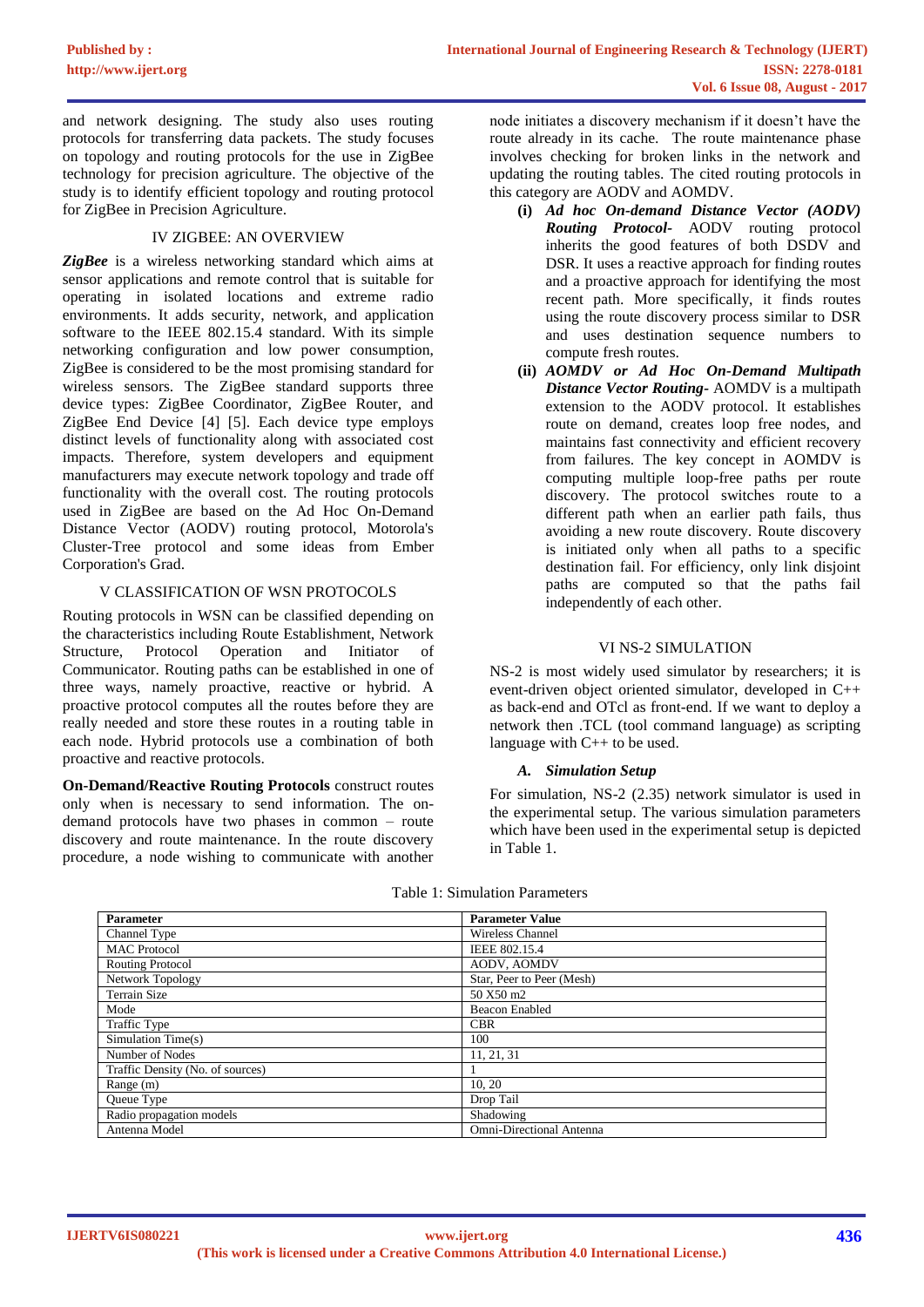## *B. Performance Metrics*

The performance of Zigbee protocol is evaluated using the following metrics:

- 1. **Packet Delivery Ratio (PDR)-** It is the ratio of data packets successfully delivered to the destination to the data packets generated by the source. A high value of Packet Delivery Fraction indicates that most of the packets are being delivered to the higher layers and is a good indicator of the protocol performance.
- 2. **Average End-to-End Delay-** This is the average time-delay for data packets from the source node to the destination node. Ideally, the value of end to-end delay should be as low as possible.
- 3. **Average Throughput-** The successful transmission of data packets in a unit time is known as throughput. It is usually measured in kbps. It should be high.
- 4. **Average Energy-** It is defined as the amount of energy consumed by each IEEE 802.15.4/ZigBee



## *1) Performance Comparison of AODV and AOMDV at Different Number of Nodes*

With varied number of nodes and fixed distance of 20 meters, the performance of AODV and AOMDV is

sensor nodes during transmission, reception, idle and sleeps mode. The unit of energy consumption used in the simulation is mWh.

**5. Average Jitter-** It measures the variation time in the arrival of packets even if they are sent at the same time. These delays may be due to the network congestion, route discovery, queuing, propagation and transmit time. Jitter should be low for better performance of the network.

## *C. Performance Analysis*

NAM window for simulated ZigBee network was used with different number of nodes wherein the one with 11 nodes for Star, and Peer to Peer (Mesh) topology is shown in Figure 1 and Figure 2 respectively. Simulated ZigBee network was analyzed by keeping range 10mt. and 20mt. constant while varying the number of nodes from 11, 21 and 31 and vice versa. The network was simulated using both AODV and AOMDV protocols and the combinations of the nodes were chosen according to star, and mesh topology with distant Number of nodes and Distance.

Figure 1: NAM window with 11 nodes for Star Topology Figure 2: NAM window with 11 nodes for Mesh Topology



compared with Star and Mesh Topology basis five parameters namely, Average Energy, Average Throughput, Average Jitter, Average End-to-End Delay and Packet Delivery Ratio.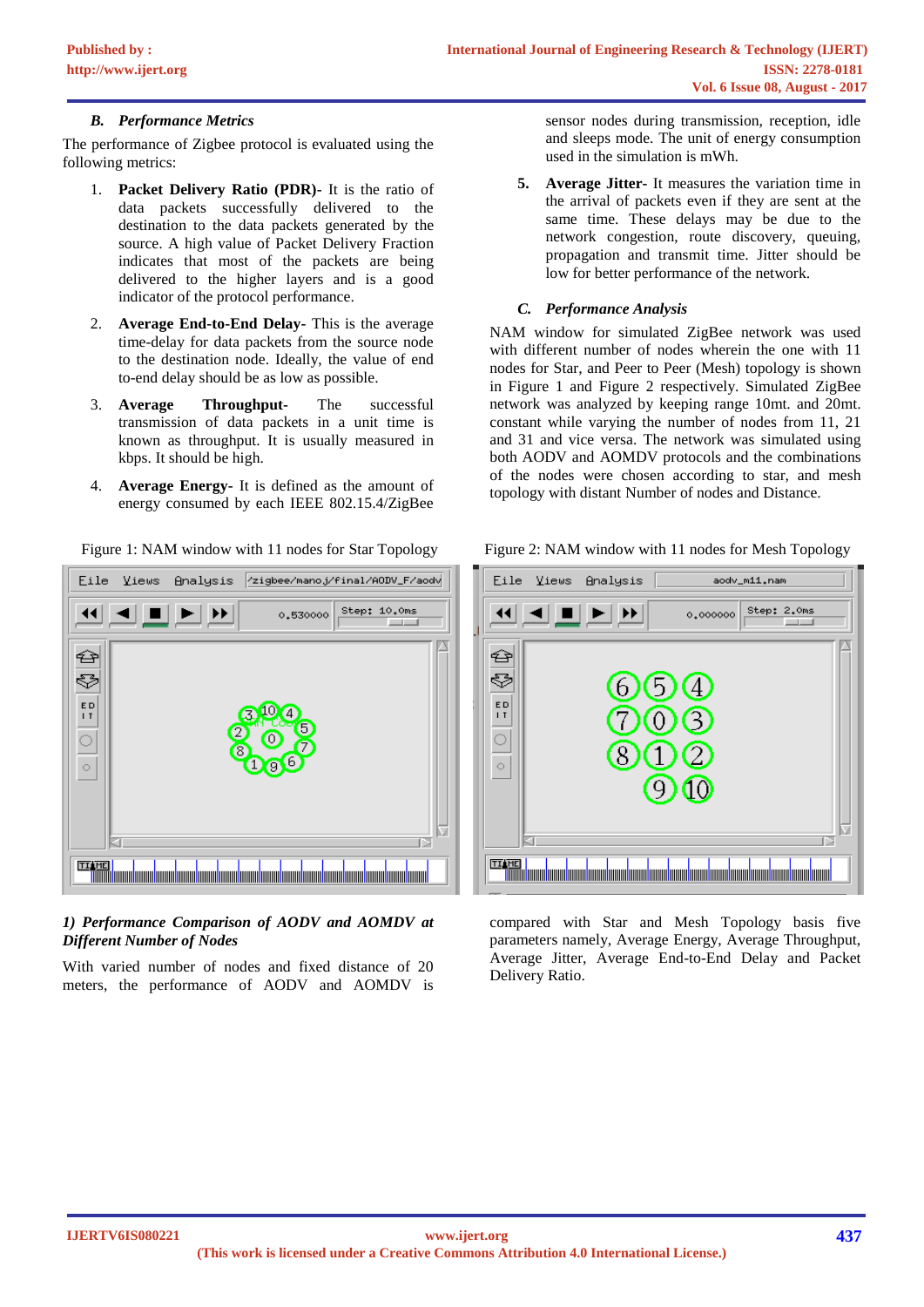Figure 3: Average Throughput (kbps) vs. No. of Nodes (AODV and AOMDV; Star and Mesh) at 20 mt.



Figure 4: Packet Delivery Ratio vs. No. of Nodes (AODV and AOMDV; Star and Mesh) at 20 mt.



When the number of nodes increases, AODV Star consumes less Average Energy, AOMDV Star gives better Average Throughput due to multipath, AODV Mesh gives less Average Jitter and less Average End-To-End Delay, and higher Packet Delivery Ratio.

## *2) Performance Comparison of AODV and AOMDV at Different Distances*

With fixed number of nodes i.e. 31 and at different distances of 10mt and 20mt, the performance of AODV and AOMDV is compared with Star and Mesh Topology basis five parameters namely, Average Energy, Average Throughput, Average Jitter, Average End-to-End Delay and Packet Delivery Ratio.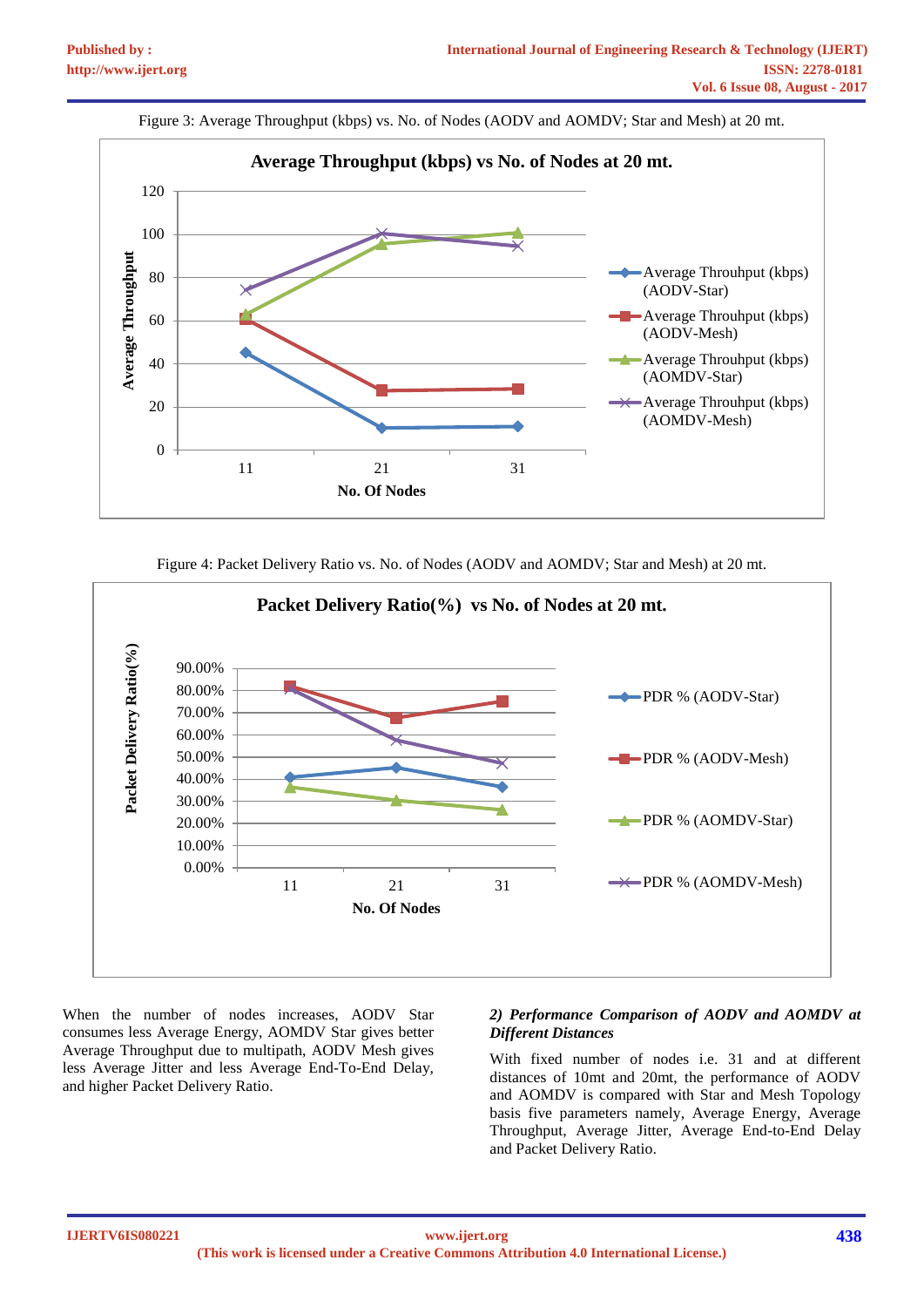Figure 5: Average End-to-End Delay vs. Distance Between Nodes (AODV and AOMDV; Star and Mesh) for 31 nodes



Figure 6: Packet Delivery Ratio (%) vs. Distance Between Nodes (AODV and AOMDV; Star and Mesh) for 31 nodes



When AODV Star, AODV Mesh, AOMDV Star, and AOMDV Mesh were compared, AODV mesh consumes less Average Energy, gives less Average End-To-End Delay, less Average Jitter, higher Packet Delivery Ratio, and AOMDV Star gives better Average Throughput due to multipath.

#### VII CONCLUSION

By forming a wireless sensor network, a good monitoring system can be developed in the various crop field areas. In this paper, two routing protocols i.e. AODV and AOMDV (for star and mesh topology) were compared on different performance parameters at different number of nodes and

at different distances wherein it was derived that, AODV Mesh consumes less Average Energy, gives less Average End-to-End Delay, less Average Jitter, less Average Throughput, and higher Packet Delivery Ratio. It has been retrieved that accept in the case of Throughput (wherein AOMDV Star has better performance), AODV Mesh is overall better performer at increasing number of nodes and at increasing distances between nodes for the use in ZigBee technology for precision agriculture. In future work, we can implement further modification in AODV routing algorithm and make it even more efficient.